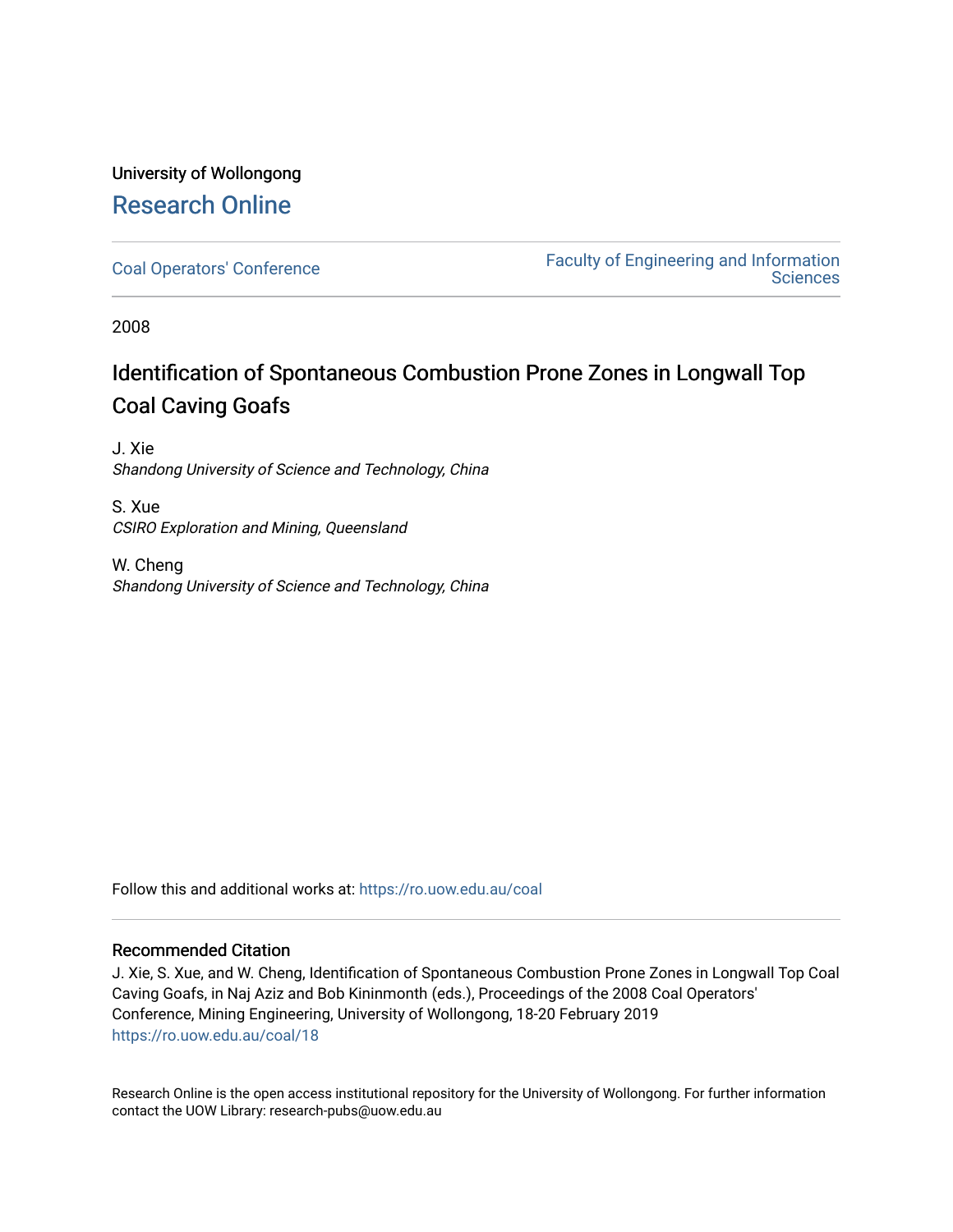# **IDENTIFICATION OF SPONTANEOUS COMBUSTION PRONE ZONES IN LONGWALL TOP COAL CAVING GOAFS**

# **Jun Xie**<sup>1</sup>**,** <sup>2</sup> **, Sheng Xue**<sup>2</sup>  **and Weimin Cheng**<sup>1</sup>

*ABSTRACT:* Longwall top coal caving (LTCC) mining method has been used to extract thick coal seams in China. Unfortunately the method has also brought with it an increased risk of spontaneous combustion (sponcom) in active LTCC goafs. It is therefore critical to identify the sponcom prone zones in LTCC goafs so that remedy measures can be taken to prevent sponcom from occurring. One of the successful methods to identify the sponcom prone zones is through the combination of field measurements of temperatures and oxygen concentrations inside a LTCC goaf and numerical modeling. A new technique has been developed specifically to enable the field measurements inside LTCC goafs to be easily undertaken. Presented in this paper are the description of such technique and its successful application in Xinglongzhuang coal mine of Yankuang Group, China.

### **INTRODUCTION**

The LTCC system of mining thick coal seams is a productive and cost effective method, which has been widely used to extract thick coal seams in China. However the application of the method has also brought with it an increased risk of sponcom in active LTCC goafs because of the large caving zones formed and some fragmented coal left in the goaf. It is therefore critical to identify the sponcom prone zones in LTCC goafs so that measures can be taken to prevent sponcom from occurring.

Due to the inaccessible and complex nature of LTCC goafs, it is very difficult to make direct measurements inside the goaf although a number of attempts have been made with limited success (Luo, 1998; Xu, 2001; Wang *et al.*, 2005). A new technique has been successfully developed to measure insitu temperature and oxygen concentration inside LTCC goafs. This paper describes the technique and its application.

## **FIELD TESTS AND RESULTS**

## **Test Site**

A field test was undertaken in #4326 LTCC face of Xinglongzhuang coal mine of Yankuang Group, China. The #3 coal seam is mined with an average thickness of 8.6 m (mining height is 3 m and caving height is 5.6 m) and the seam dips at 6°. The panel length is 1410 m and the face is 300 m wide. The overburden depth ranges from 470 m to 517 m. The seam is prone to sponcom with an incubation period of 3-6 months (the shortest incubation period is only 22 days). The face is "U" type ventilated with an air flow of 20  $m^3$ /s. A schematic of the panel layout is shown in Figure 1.



**Figure 1 - Layout of #4326 LTCC face, Xinglongzhuang mine** 

 $\overline{a}$ <sup>1</sup> Shandong University of Science and Technology, Qingdao, Shandong, China 266510.<br><sup>2</sup> CSIDO Evalentian 8 Mining, PO Boy 883, Kompose OLD, Australia 4060<sup>1</sup>

*CSIRO Exploration & Mining, PO Box 883, Kenmore QLD, Australia 4069<sup>1</sup>*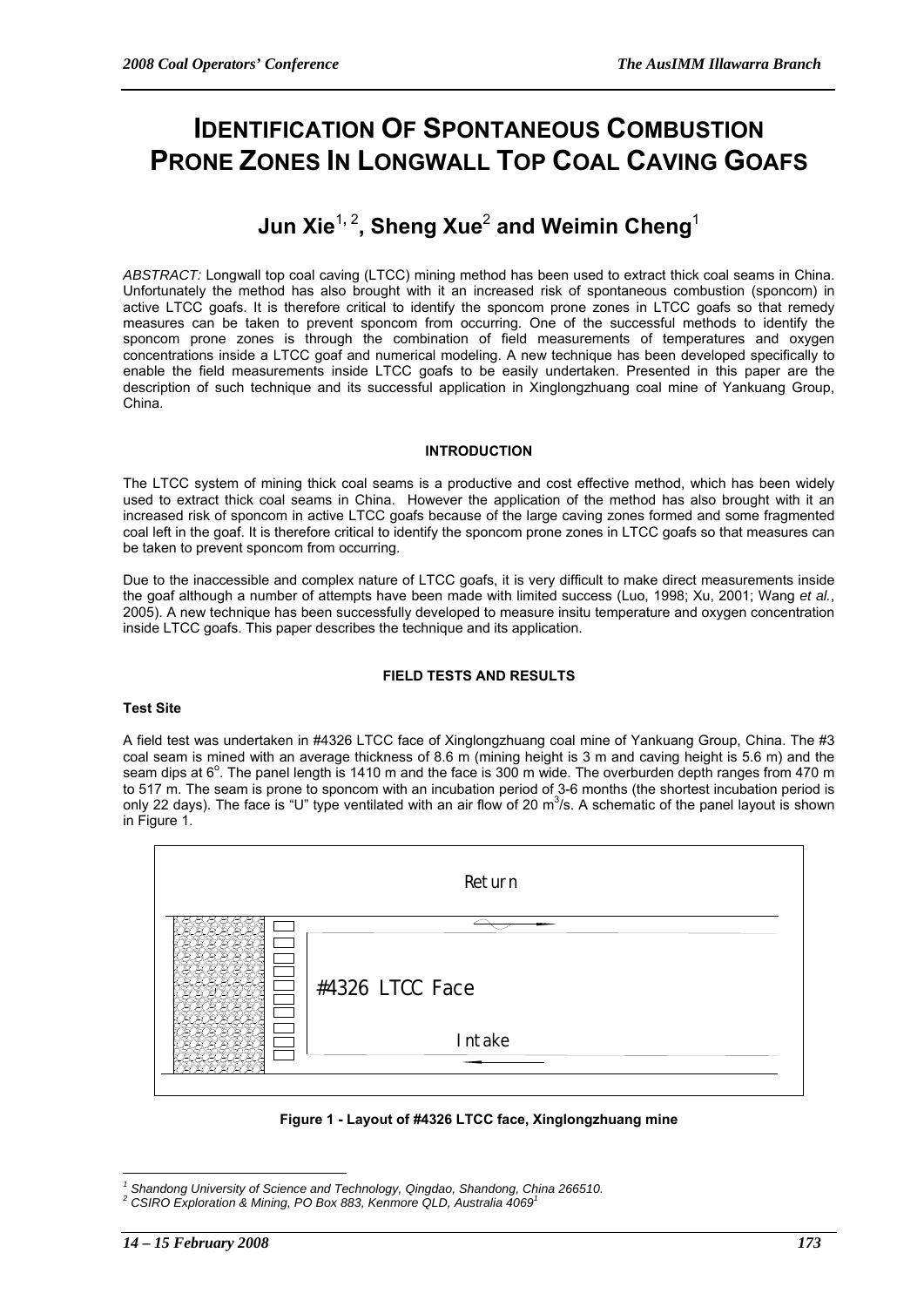#### **Test Technique**

A total of 7 measurement points were placed behind the rear AFC along the face using a 50m spacing and numbered as  $\#1$ ,  $\#2$ ,  $\#3$ ,  $\#4$ ,  $\#5$ ,  $\#6$  and  $\#7$  respectively (Figure 2).



**Figure 2 - Layout of measurement points at #4326 LTCC face** 

At each measurement point, a temperature sensor and gas sampling tube were installed, and the sensor and tube were contained inside a perforated short steel pipe. A quick connector is fitted in the pipe for a signal transfer wire and the tube to be connected with a connector in a long steel pipe installed along the face (Figure 3). This enables the continuous and simultaneous temperature measurements and gas sampling at the 7 measurement points. As the face retreats, the perforated steel pipes containing sensors and tubes are buried inside the goaf, and the temperature and gas concentration inside the goaf are then measured.



**Figure 3 - Schematic of a measurement point** 

1 tube; 2 temperature wire; 3 temperature sensor; 4 opening in steel pipe; 5 dust filter; 6 steel pipe; 7 sealing material; 8 quick connector

#### **Test Results and Discussions**

The field test lasted for 30 days while the face retreated over 240 m. Test results are shown in Table 1. The results were then analysed in terms of the variation of temperature and oxygen concentration with the face retreat and are shown in Figures 4 and 5.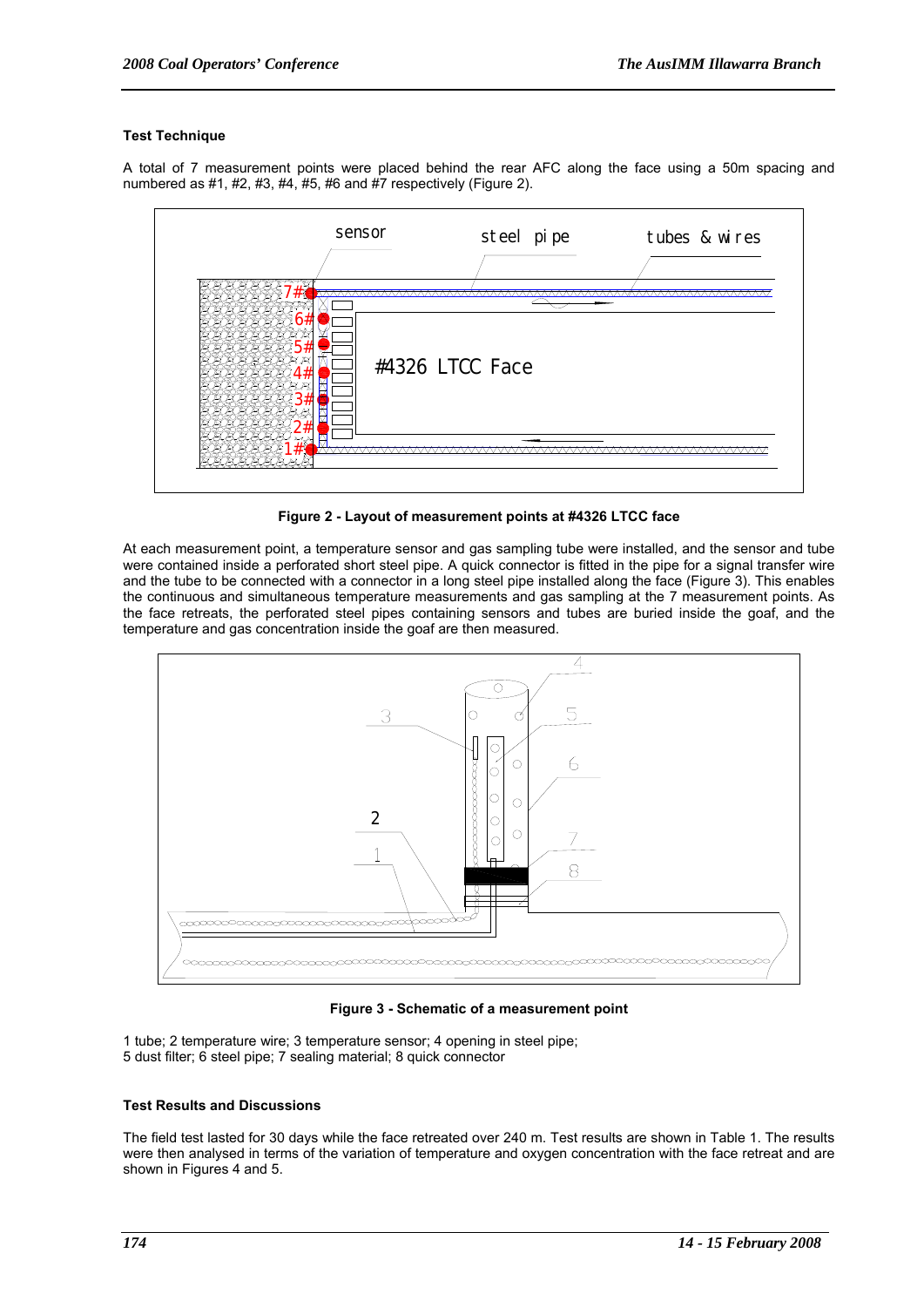Figure 4 reveals that the temperature inside the goaf increases with face retreat, though the temperature rise is fairly moderate (about  $4^{\circ}$ C within one month over 200 m). The highest temperature rise occurred at #1 measurement point, i.e. inside the goaf along the intake gateroad, with an average temperature increase of  $0.19^{\circ}$ C/d. In the whole test period, there was no occurrence of 1 $^{\circ}$ C/d, indicating the sponcom prone zone in this goaf cannot be determined with temperature measurements alone.

Figure 5 shows the distribution of oxygen concentration inside #4326 goaf. The oxygen concentration reflects the ventilation air flow velocity and seam gas accumulation which are related to strata re-consolidation. In terms of the sponcom risk inside a goaf, the goaf area behind a longwall face is often divided into three zones, namely high (air flow) velocity zone (low sponcom risk), critical velocity zone

| <b>Distance</b><br>inside<br>goaf<br>m | #1             |       | #2             |       | #3             |       | #4             |                          | #5             |           | #6                            |                               | #7             |       |
|----------------------------------------|----------------|-------|----------------|-------|----------------|-------|----------------|--------------------------|----------------|-----------|-------------------------------|-------------------------------|----------------|-------|
|                                        | O <sub>2</sub> | т     | O <sub>2</sub> | т     | O <sub>2</sub> | т     | O <sub>2</sub> | т                        | O <sub>2</sub> | т         | O <sub>2</sub>                | т                             | O <sub>2</sub> | т     |
|                                        | $\%$           | $^0C$ | $\%$           | $^0C$ | $\%$           | $^0C$ | %              | $^0C$                    | $\%$           | $^0C$     | $\%$                          | $^0C$                         | $\%$           | $^0C$ |
| 15                                     | 20.7           | 25.6  | 17.7           | 25.6  | 17.6           | 25.7  |                | 17.1 25.7                |                | 17.3 25.7 | 17.8                          | 25.7                          | 20.7           | 25.7  |
| 20                                     | 20.4           | 26.1  | 17.4           | 26.2  | 16.8           | 26.2  |                |                          |                |           | 16.5 26.3 16.9 26.2 17.5      | 26.1                          | 18.6           | 25.8  |
| 25                                     | 18.9           | 26.4  | 16.1           | 26.3  | 16.1           | 26.3  |                |                          |                |           | 15.4 26.4 15.8 26.5 16.1      | 26.2                          | 18.3           | 26.1  |
| 30                                     | 18.4           | 26.7  | 15.7           | 26.8  | 15.2           | 26.9  |                |                          |                |           | 14.7 26.9 14.9 26.7 15.2 26.3 |                               | 17.2           | 26.3  |
| 35                                     | 17.6           | 26.9  | 15.5           | 26.9  | 14.5           | 26.9  |                | 13.5 27.1 14.1 26.9      |                |           |                               | 14.7 26.4                     | 15.5           | 26.6  |
| 40                                     | 16.7           | 27.2  | 14.9           | 27.3  | 13.9           | 27.3  |                |                          |                |           |                               | 12.9 27.3 13.2 27.1 13.8 27.2 | 14.2           | 27.3  |
| 45                                     | 16.4           | 27.3  | 13.6           | 27.4  | 13.6           | 27.4  |                |                          |                |           | 11.9 27.4 12.3 27.4 12.3 27.3 |                               | 14.7           | 27.4  |
| 50                                     | 15.8           | 27.6  | 12.1           | 27.5  | 11.9           | 27.8  |                | 11.5 27.8                |                |           | 11.8 27.6 11.8                | 27.5                          | 13.8           | 27.5  |
| 55                                     | 15.8           | 27.7  | 11.7           | 27.6  | 11.1           | 27.9  |                |                          |                |           | 10.7 27.6 10.5 27.7 10.9      | 27.6                          | 11.6           | 27.7  |
| 75                                     | 14.6           | 27.9  | 9.82           | 28.1  | 9.32           | 27.9  |                |                          |                |           | 9.43 27.9 9.84 27.8 9.95 27.9 |                               | 10.3           | 27.8  |
| 100                                    | 14.3           | 28.3  | 7.23           | 28.3  | 6.93           | 28.4  |                | 6.23 28.5 6.73 28.5 6.86 |                |           |                               | 28.3                          | 9.7            | 28.3  |
| 150                                    | 10.1           | 29.6  | 6.89           | 29.4  | 5.92           | 29.0  |                | 5.89 29.2 6.26 29.2 6.5  |                |           |                               | 28.6                          | 6.6            | 28.3  |
| 200                                    | 6.2            | 29.1  | 6.15           | 29.2  | 5.95           | 29.3  |                |                          |                |           | 5.74 28.7 5.37 29.1 5.73      | 28.3 5.97                     |                | 28.1  |

**Table 1 - Measured temperature and oxygen concentration in #4326 LTCC goaf** 



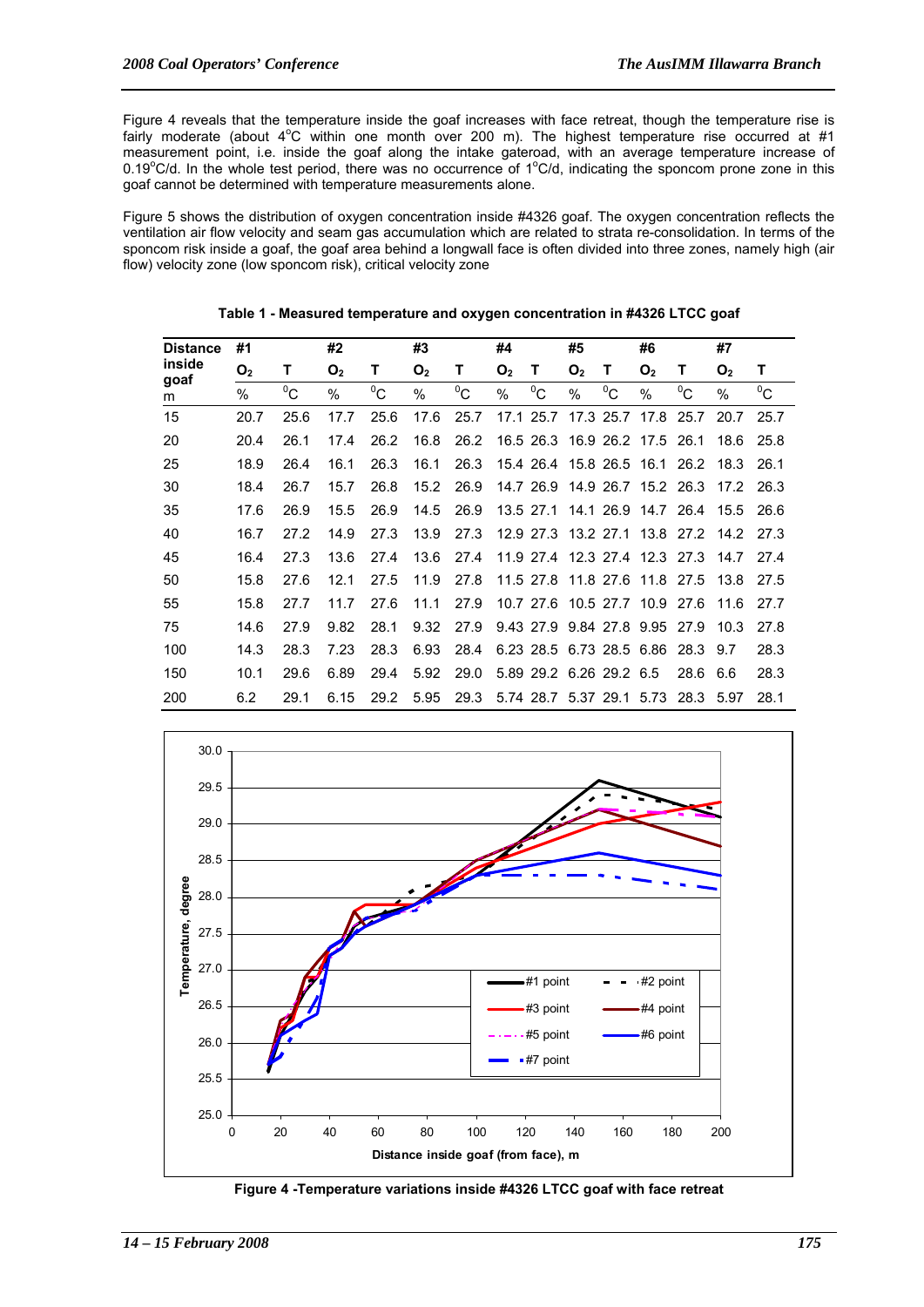

**Figure 5 - Contour of oxygen concentration inside #4326 LTCC goaf** 

(high sponcom risk) and low (air flow) velocity zone (low sponcom risk). In the case #4326 goaf, the three zones were derived from Figure 5 and shown in Table 2.

| Table 2 - Three zones inside #4326 LTCC goaf |  |  |
|----------------------------------------------|--|--|
|----------------------------------------------|--|--|

| Zone                       | high velocity | critical velocity | low velocity     | width     |
|----------------------------|---------------|-------------------|------------------|-----------|
| goaf along intake gateroad | $0 - 35.3$ m  | $35.3 - 160$ m    | $>160 \text{ m}$ | 10-20 $m$ |
| goaf behind face           | $0-14.6$ m    | $14.6 - 75$ m     | $>75$ m          | 260-280 m |
| goaf along return gateroad | $0-28$ m      | $28-100$ m        | $>100 \;{\rm m}$ | 10-16 $m$ |

Results from Table 2 indicate that the high sponcom risk zone in #4326 LTCC face is quite extensive. The goaf zone along the intake gateroad is quite long (35.3-160 m range). This is because of the high permeability in this area due to pillar support and the continuous fresh air feed from the intake. The goaf zone along the return gateroad is relatively shorter in comparison with that along the intake gateroad (28-100 m range) because of relatively low oxygen concentration from a small amount of air leakage into the area. The high sponcom risk goaf zone in the middle of the face is restricted to the area 15-75 m behind the face.

The identification of the high sponcom risk zone from the test can be used to manage sponcom risk. For example, it can be used to calculate the minimum mining rate by taking account of the incubation period of the seam and the extent of the zone. In the case of #4326 LTCC face, the minimum monthly mining rate for minimising sponcom risk was calculated as 170 m.

#### **CONCLUSIONS**

The main conclusions drawn from the field test are summarised as follows:

• A new technique has been developed for directly measuring the temperature and oxygen concentration

 inside a LTCC goaf, and the technique has been successfully applied in #4326 LTCC face of Xinglongzhuang mine.

- Results from the measurements can be used to identify the sponcom risk zone inside the goaf.
- Locating the high sponcom risk zones inside an active goaf should rely on oxygen concentration